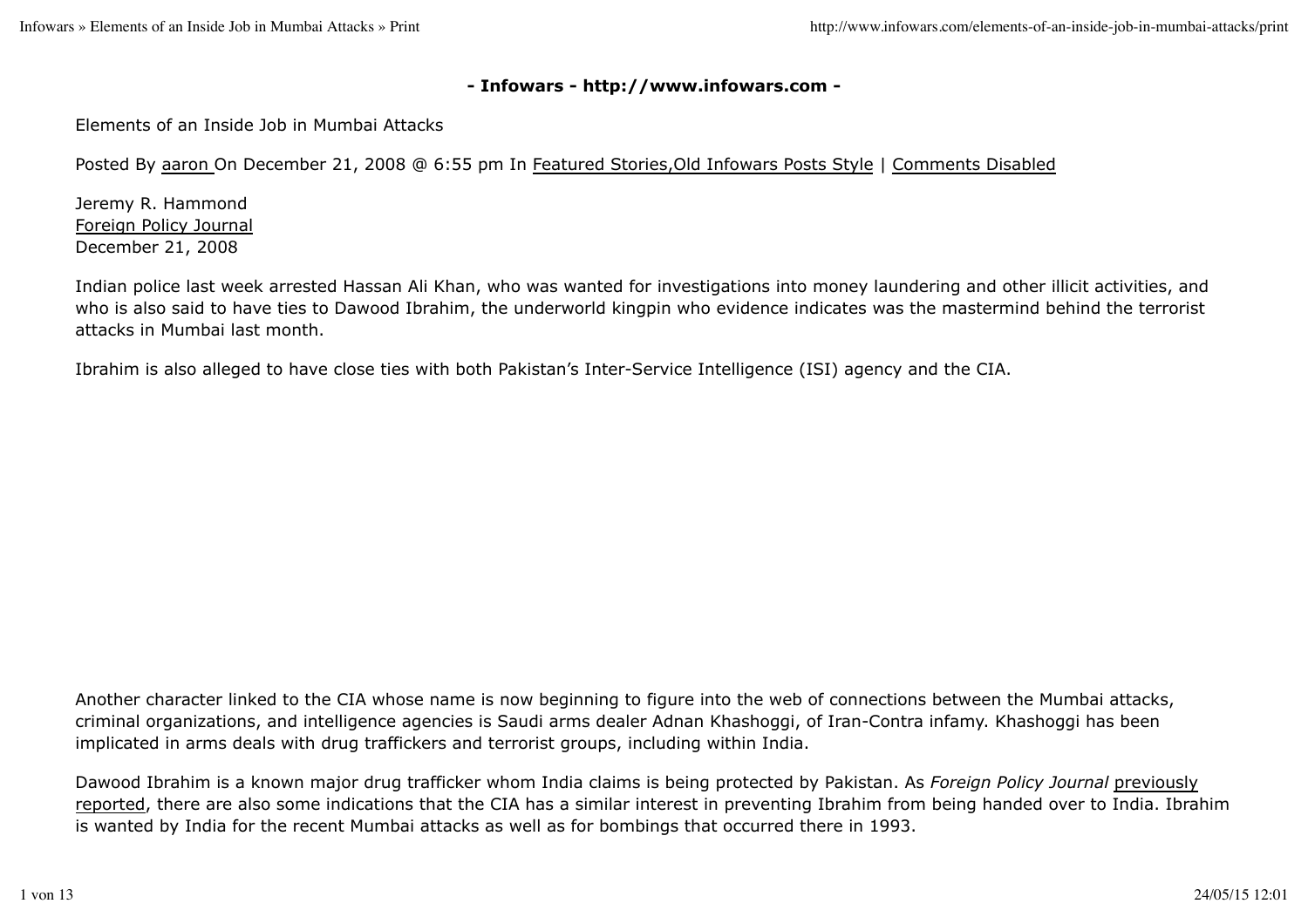Ibrahim is a native of India who rose through the ranks of the criminal underworld in Bombay (now Mumbai). According to media reports in India, he got his start as an undercover informant for the police at a young age and thus has an intimate knowledge of Indian law enforcement and intelligence, and is alleged to have fostered close ties with individuals within the political system.

Another known associate of Ibrahim's in Mumbai, Mohammed Ali, is suspected of assisting the terrorists, who were met by an individual in Uran before continuing on to Mumbai, where inflatable rubber dinghies had been arranged to take them ashore by the same individual. Numerous earlier press accounts indicated that the dinghies, along with other logistical assistance, were provided by an associate of Ibrahim's.

The *Times of India*, for instance, reported on November 28 that according to police sources the Mumbai attack "was enabled by the Dawood Ibrahim gang", and that "It would not have been possible to carry out a terror operation on this scale without a collaborative local network and this was provided by the D Gang. As the terrorists had entered via the sea, the needle of suspicion is clearly pointing at Mohammed Ali, the new poinstman of Dawood."

Yet Indian news reports indicate that officials have been slow to act against Hassan Ali Khan, and Mohammed Ali continues smuggling operations out of Mumbai for Ibrahim's crime syndicate, D-Company, completely unmolested by Indian investigators and law enforcement.

As the November 28 *Times of India* article observed, Ali "is known to indulge in smuggling of diesel, petroleum, naptha, drugs and arms with impunity and it appears that the terrorists had used his networks to enter the city by the sea route…. Despite having a detailed dossier on him, the authorities have not taken any action against him. What is more worrying is that Ali is believed to have also penetrated naval intelligence."

A further report from the *Times of India* on December 4 noted that Dawood Ibrahim is "sitting pretty in Karachi" under the protection of Pakistan and his "hawala channel between Mumbai and Karachi remains busy". "But central agencies question why the Maharashtra government has not taken any action against the D-company here."

"'What's the point of asking Islamabad to hand over Dawood when we're not doing anything to destroy his empire in Mumbai and other places in India?' a senior official asked."

The article observed that Mohammed Ali "continues to operate with impunity.

Again, on December 11, *Times of India* reported that "Mumbai police has still not called Ali for questioning", adding that "Ali is also known to have the backing of two powerful politicians of south Mumbai and that could be the reason why he is still untouched."

In addition to links to Ibrahim, both men are also alleged, like Ibrahim himself, to have ties to political officials in India, and there are numerous other indications emerging that the attacks were assisted by elements within India being protected by the political establishment.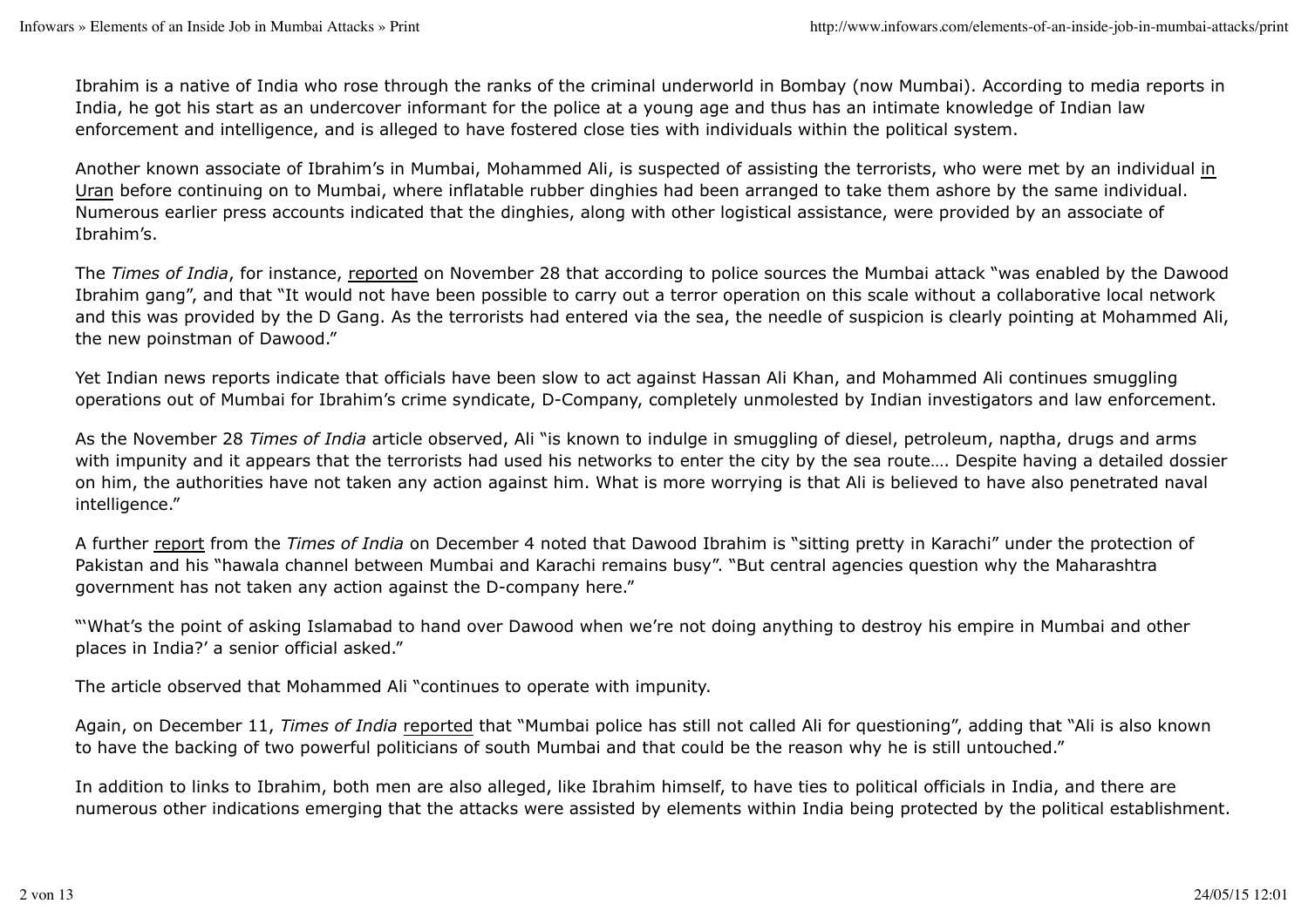#### Hassan Ali Khan

India's *Daily News & Analysis* reported last week that it appears Hassan Ali Khan "was part of a multi-crore [Indian numerical unit equivalent to ten-millions] hawala syndicate racket and may have joined hands with the organized crime operated by underworld don Dawood Ibrahim. He is also suspected to have funded terror organizations."

India's Enforcement Directorate (ED) "had also told the Bombay High Court that there were indications that Ali was part of a strong international crime syndicate with money flowing in from 'proceeds of heinous crimes like terrorism, arms trade, gun running, corruption and organized forgery'."

A series of news reports from March 2007 in the *Times of India* revealed that Khan was being investigated for money laundering and other illicit activities. A laptop recovered from his home showed that he had accounts at a Swiss bank. Khan had reportedly tried to take advantage of tax waivers granted on investments originating outside India in countries with double taxation avoidance agreements with India. The funds were also be used to invest in the stock market.

Khan would send funds abroad through illegal channels and re-route them into India through shell companies in countries with such a tax arrangement with India. According to the *Times of India*, "Khan has no known sources of income in India but owns stud farms and often travels abroad." His wealth is estimated to be in the billions, and he owns property in Mumbai and Pune.

Investigators from the Enforcement Directorate (ED) "had crucial input from the Intelligence Bureau, which was concerned about this unaccounted money having implications for national security."

One of the countries used to route money back into India was Mauritius, an island chain off the east coast of Africa near Madagascar and a former British colony. The UK still maintains a military presence there. It expelled the inhabitants of the island of Diego Garcia in order to turn it into a military base, which has also been used by the US for its own military operations.

According to reports, prior to the terrorist attacks in Mumbai, a team had been sent ahead and checked into the Taj Mahal hotel, one of the key targets of the attacks, and established a control room where they had food, weapons, and other supplies waiting in anticipation of the siege of the hotel by police and special forces. An identification card from Mauritius was used to check into the room.

Hassan Ali Khan has an interest in horse-racing and trades in thoroughbreds. The *Times of India* reported that "he had attracted attention on the Pune racing turf where he surfaced about five years ago as a small-time punter who suddenly became one of the biggest players. His contacts, by default, were with some of the top industrialists who have an interest in horse-trading."

Last February, the *Hindustan Times* reported that the Swiss bank involved in the money transfers, USB (United Bank of Switzerland) AG,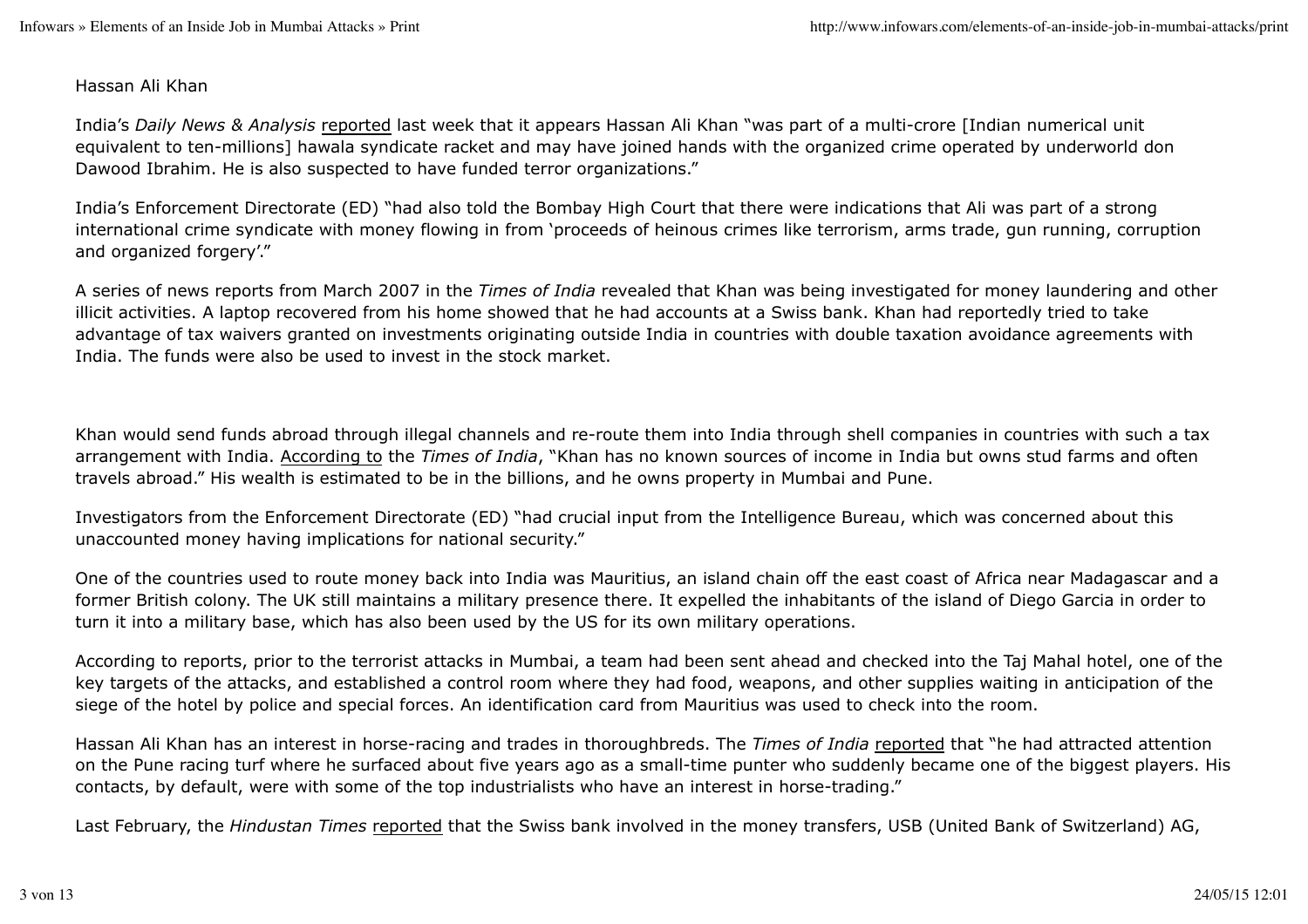was reluctant to assist Indian investigators, and the investigation had been stalled as a result. The ED had advised the Indian government not to approve a plan by UBS AG to buy Standard Chartered Bank, an Indian mutual fund business, because of its lack of cooperation in tracking Khan's money transfers. According to the ED, Khan had \$8 billion in the bank's accounts.

## Adnan Khashoggi

The *Hindustan Times* also revealed that there was evidence that Saudi arms dealer Adnan Khashoggi of Iran-Contra infamy had transferred \$300 million to Khan from a Chase Manhattan bank account in New York. It added that Khashoggi's "arms supplies to Tamil terrorists, the LTTE, were revealed during an investigation into the 1991 assassination of Rajiv Gandhi."

Khashoggi acted as a middle-man during the Iran-Contra affair, brokering an arrangement for Israel to sell US arms from its own stockpiles to Iran. The CIA then channeled money from the sales to the Contras in support of their terrorist war against the democratically-elected government of Nicaragua. The World Court later condemned the United States for the "unlawful use of force" – a euphemism for international terrorism or the even greater crime of a war of aggression.

Investigative journalist Wayne Madsen recently reported that, according to Asian intelligence sources, Khashoggi was also involved with the CIA in an effort to support Bosnian Muslims that "brought [Dawood] Ibrahim and [Osama] Bin Laden into the same big CIA tent, along with Saudi arms dealer Adnan Khashoggi, a key Iran-contra figure in George H. W. Bush's global arms smuggling venture while he served as Vice President under Ronald Reagan. There have been reports that Ibrahim considers Khashoggi to be a hero figure."

In 1991, a Defense Intelligence Agency report listed Khashoggi as "An international arms trafficker who allegedly has sold arms to the Colombian drug traffickers, especially to the Medellin Cartel."

The DIA report also listed Washington's man in Columbia, Alvaro Uribe Velez, as "A Colombian politician and senator dedicated to collaboration with the Medillin Cartel at high government levels. Uribe was linked to a business involved in narcotics activities in the US…. Uribe has worked for the Medillin Cartel and is a close personal friend of Pablo Escobar Gaviria."

Uribe is now the President of Colombia, which receives enormous amounts of US financing and military support, surpassed perhaps only by US support for Israel, Egypt, and now Iraq.

Manuel Noriega was another infamous narcotics trafficker and CIA asset, as well as a graduate of the School of Americas (SOA), which has since changed its name to the Western Hemisphere Institute for Security Cooperation (WHINSEC). The SOA was responsible for training numerous Latin American dictators and military commanders who were responsible for torturing, murdering, or otherwise "disappearing" countless political opponents and other individuals.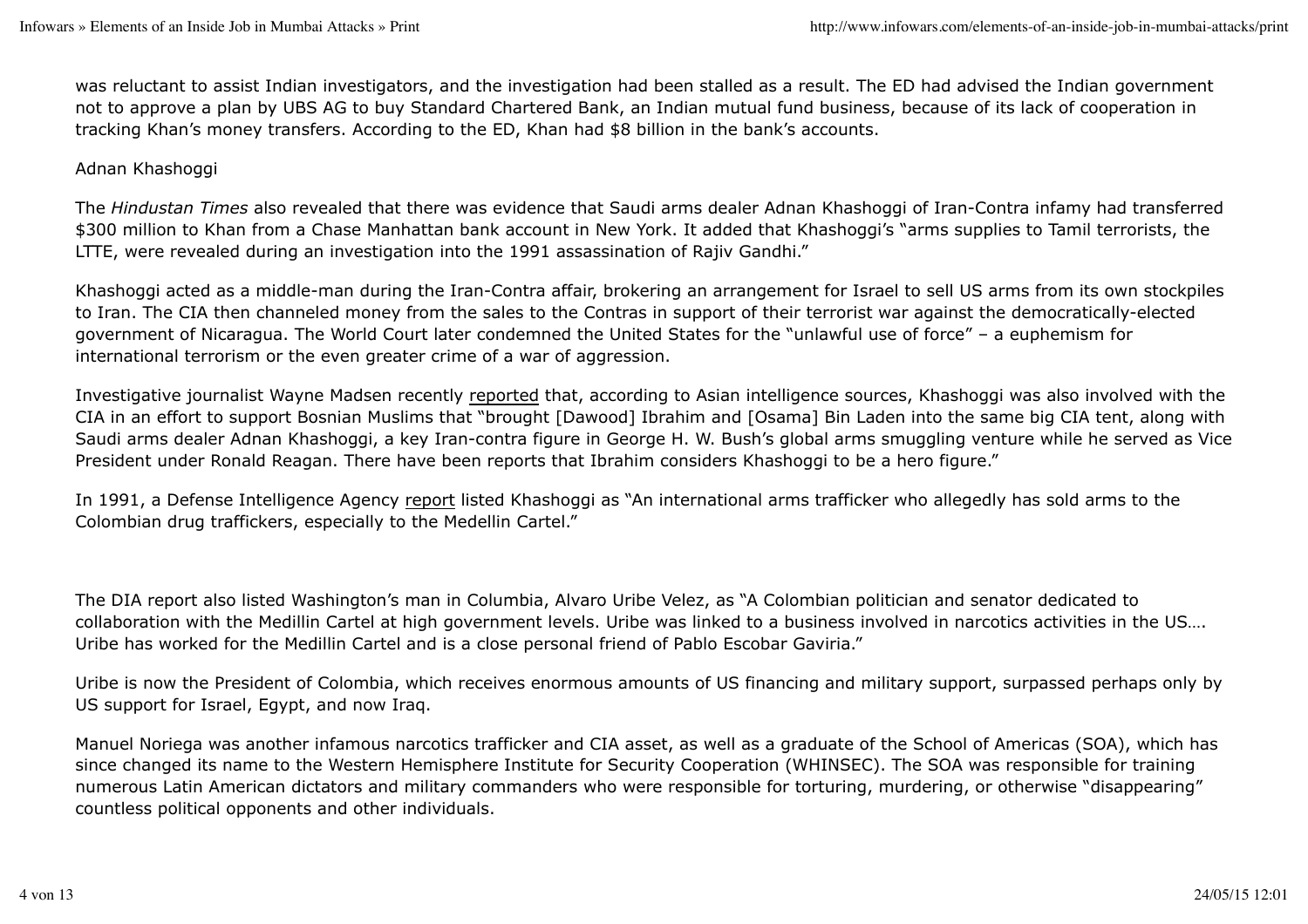Colombia is also another case where the government has been caught red-handed staging false-flag terrorist attacks. In the late 1970s, a series of bombings, kidnappings, and assassinations against leftist targets was carried out by a terrorist group known as the American Anti-Communist Alliance (AAA or Triple-A). Documents available online at the George Washington University National Security Archives confirm that Triple-A "was secretly created and staffed by members of Colombian military intelligence in a plan authorized by then-army commander Gen. Jorge Robledo Pulido."

John Perkins, author of *Confessions of an Economic Hitman*, wrote in his follow-up book *The Secret History of the American Empire* that a second lieutenant in the US army sent to Colombia to establish a "United States-commanded Southern Unified Army" told him, "Everything we do in Colombia just makes it more attractive for the drug business. Why do you think the situation keeps getting worse there? Because we want it to, we're behind the drug trafficking. The CIA is-just like it was in Asia's Golden Triangle."

| <b>efoods</b> | One might add the "Golden Crescent" to that list. As Foreign Policy Journal previously<br>reported, Dawood Ibrahim "is known to be a major drug trafficker responsible for shipping<br>narcotics into the United Kingdom and Western Europe." While most Afghan opium is<br>smuggled to Europe over land through Iran and Turkey, much of the amount that goes to<br>Pakistan seems to be taken either by plane or by ship directly to the Europe, principally the<br>IUK. |
|---------------|----------------------------------------------------------------------------------------------------------------------------------------------------------------------------------------------------------------------------------------------------------------------------------------------------------------------------------------------------------------------------------------------------------------------------------------------------------------------------|
|               | While Pakistan claims Ibrahim is not even in the country, India insists he has been living in<br>Karachi under the protection of Pakistan's Inter-Services Intelligence (ISI) agency.                                                                                                                                                                                                                                                                                      |
|               | The ISI worked closely with the CIA during the Soviet-Afghan war and acted as the CIA's<br><sup>l</sup> intermediary to provide funding, weapons, and training to the Afghan mujahedeen. The                                                                                                                                                                                                                                                                               |

opium trade was used to finance the CIA-backed mujahedeen, and the principle beneficiary of CIA support was Gulbaddin Hekmatyar, who was also a principle drug lord.

And while Western media accounts typically tend to characterize today's opium trade as being under the control of the Taliban, the fact is that the estimated amount of funds going to the Taliban and all other anti-government elements combined is less than 14 percent of the total estimated export value, and US intelligence agencies are aware of the involvement of high-level officials within the Afghanistan government in the drug trade, such as Rashid Abdul Dostum, former Chief of Staff to the Commander-in-Chief of the Afghan Armed Forces. Dostum was also among the warlords of the Northern Alliance the CIA doled out suitcases of cash to during the initial phase of the US war to overthrow the Taliban.

Viktor Ivanov, the director of Russia's federal anti-narcotics service, said in an interview recently that "The gathered inputs testify that infamous regional drug baron Dawood Ibrahim had provided his logistics network for preparing and carrying out the Mumbai terror attacks by the militants." He added that "The super profits of the narco-mafia through Afghan heroin trafficking have become a powerful source of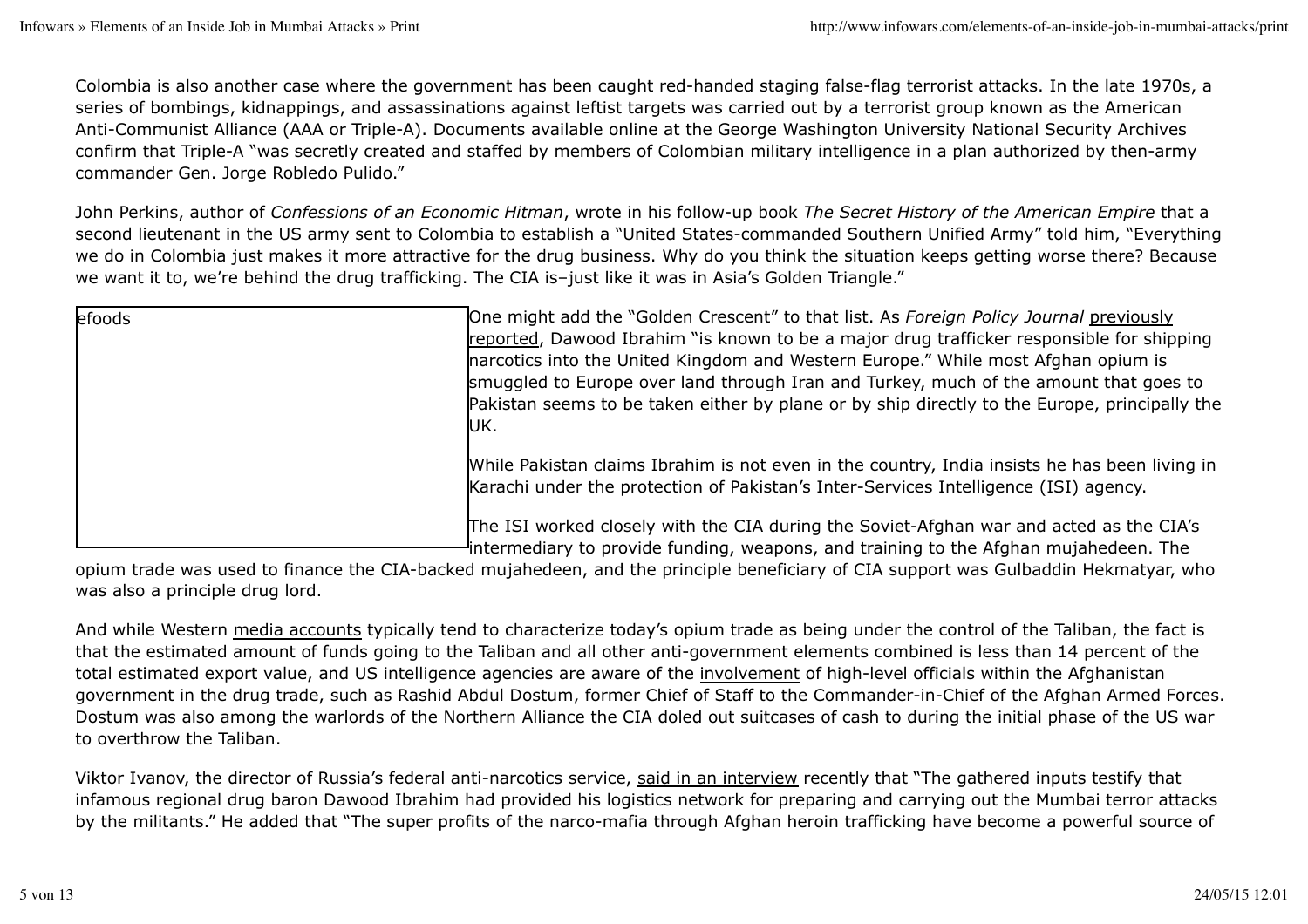financing organized crime and terrorist networks, destabilizing the political systems, including in Central Asia and Caucasus."

### A Protected Man in India

The \$300 million transfer to Hassan Ali Khan from Adnan Khashoggi was "only the tip of the iceberg", an official from ED told the *Hindustan Times*. There was also evidence of another \$290 million, for instance, in two shell companies in the British Virgin Islands. This was among the evidence obtained from the laptop computer seized from Khan's home in Pune.

In addition to the money transfers, the ED was investigating Khan's possession of three Indian passports. He held passports issued from Pune, Patna, and Mumbai, and had also applied for additional passports from Guwahati and Chandigarh. He and his wife had applied for citizenship in Switzerland.

But it wasn't only the Swiss bank's apparent unwillingness to cooperate with Indian investigators that was slowing progress in the inquiry into Khan's dealings. The *Times of India* reported in February that although the Prevention of Money Laundering Act provided for his arrest, the ED had yet to do so. The ED was "acting cautiously in this case, sources said." The paper added that "It is shocking that Khan could have concealed all that money without Indian agencies getting to know of it."

The report says that "The lack of evidence on the transactions seems to have prevented ED from arresting Khan", while at the same time noting that "The alleged presence of names of Indian politicians also found from Khan's initial questioning by the income tax and ED officials immediately after the raid last year, don't figure anywhere in the submissions made by the ED to the HC [High Court]. The Income tax department has failed to get information from the ED on the sources of the \$8 bn, despite asking for it again and again."

In September, the *Times of India* reported that the intelligence community was "seething with anger for being blamed by politicians for its 'failure' to prevent" a series of bombings across the country. A senior intelligence official responded to the charges by telling the *Times of India* that it was the politicians who were at fault, and connected Khan to investigations of terrorism.

"Take the case of Hassan Ali, the Pune-based businessman," he said. "He was under the scanner of several Central agencies, including the Intelligence Bureau, Enforcement Directorate, Directorate of Revenue Intelligence and other bodies. Finally it was found that he had handled hawala transactions valued at a mind-numbing Rs 35,000 crore through Swiss banks."

Hawala is an informal money transfer system that is an alternative to formal banking institutions. Often, relatively little money actually exchanges hands between hawala brokers, who operate on an honor system. An amount deposited with one broker is not actually moved to another broker on the receiving end. Rather, that amount is simply taken from the receiving broker's own reserves. The only funds that actually need be transferred are those used to offset imbalances between brokers, and there is no record of the transaction between the sender of the funds and the beneficiary.

The hawala system is thus ideal for moving illicit funds and for money laundering. According to a World Bank report, "The bulk of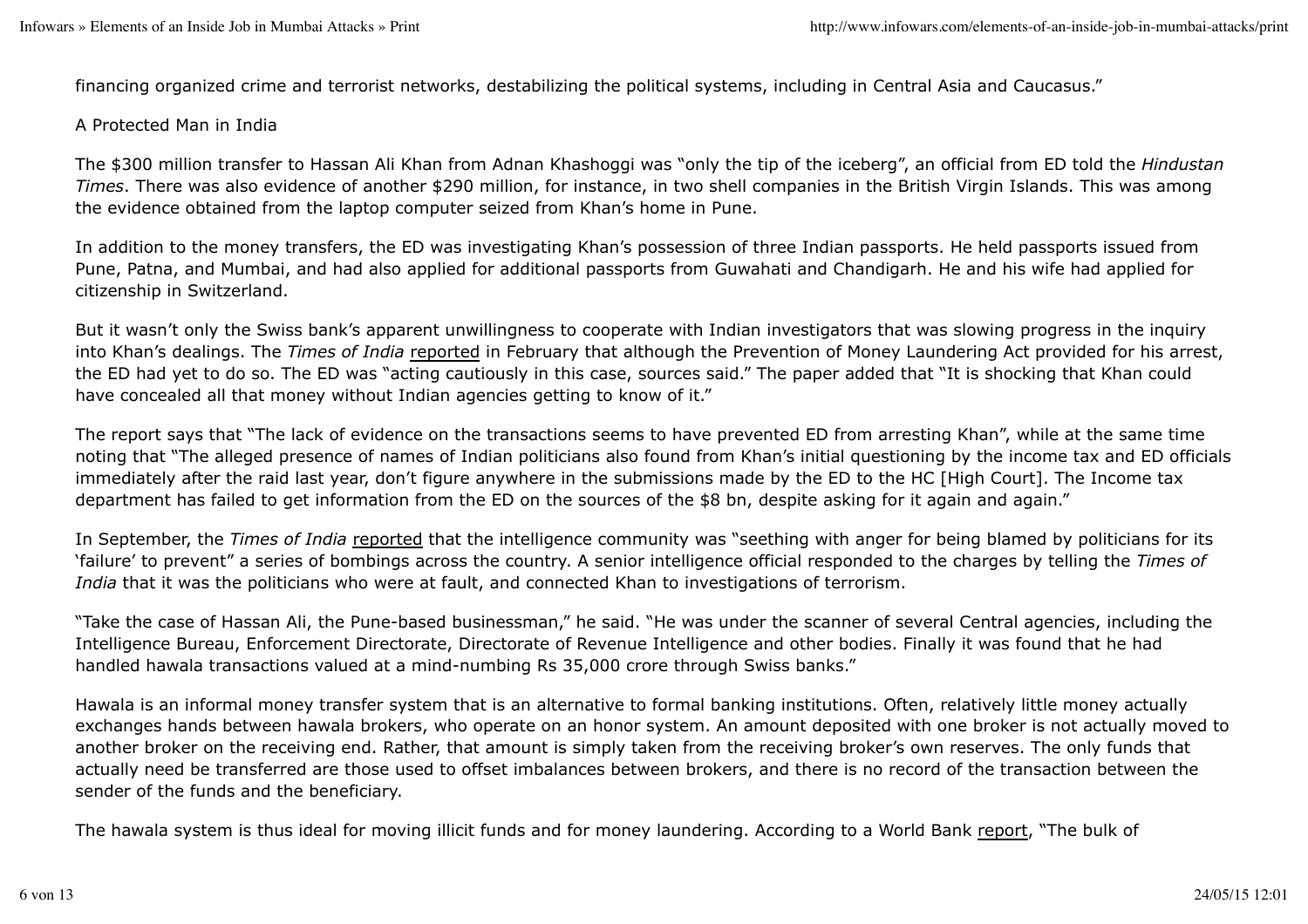drug-related financial flows within Afghanistan, and also to and from neighboring countries (primarily Pakistan), occur through the ubiquitous hawala (informal financial transfer) system."

The report also notes that "Dubai appears to be a central clearing point for international hawala activities, and various cities in Pakistan also are major transaction centers." Dubai is a central location for the financial operations of Dawood Ibrahim's D-Company.

The September article from the *Times of India* continued, "The bank accounts were traced and he [Khan] was brought in for interrogation. How was it possible for a businessman to have access to so much cash, was the question on everyone's mind. The probe was stymied midway by vested interests with political clout. Ali has done the vanishing act. His wife and brother-in-law too are missing. 'Why was he allowed to go scot free?' asked an IPS [Indian Police Service] officer.

"Sources said there was no evidence of any concrete link between Ali and terror funds. 'Nevertheless, why was he taken off the hook? In any other country, he would have been put through the grind given the volume of his transactions. But in India he has been treated with kid gloves because of the political backing that he enjoys,' another official said.

"In another case, the Mumbai crime branch had gathered evidence about the alleged links between a famous Pune businessman and Pakistan-based brother of don Dawood Ibrahim, Anees Ibrahim.

"An eyewitness gave a detailed account of the goings-on between the businessman and Hamid Antulay, Dawood's nephew in Dubai, and later between the trader and Anees in Karachi. However, the businessman has not been arrested despite the disclosures made more than a year ago. 'We are expected to fight crime, but politicians do not give us a free hand,' a crime branch officer complained."

### Mohammed Ali

The *Times of India* also noted that "Dawood Ibrahim's key contact person is Mohammed Ali, who is known to control smuggling operations in city docks. 'Any consignment can be taken out or brought into the country by Ali's huge gang. A detailed dossier on his activities, which has serious security implications for the country, has been sent to the Union home department. But there has been no response so far,' an official said."

Mohammed Ali also seems to be a protected person in India. Just days after the Mumbai terrorist attacks, the *Times of India* stated that Mumbai residents "now know their government has done nothing at all to protect the country's financial capital", and again noted that "The Intelligence Bureau (IB) has sent a detailed dossier about the activities of one Mohammed Ali, who is the uncrowned king of the docks. A close aide of Karachi-based terrorist Dawood Ibrahim, Ali smuggles petrol, diesel, drugs, arms and other contraband with impunity."

 "There are strong indications," the *Times of India* added, "that the D-gang actively collaborated with the terrorists in these attacks. And yet, the government is reluctant to move against Ali and his gang because he enjoys the patronage of a powerful politician, known to be a business partner of Dawood."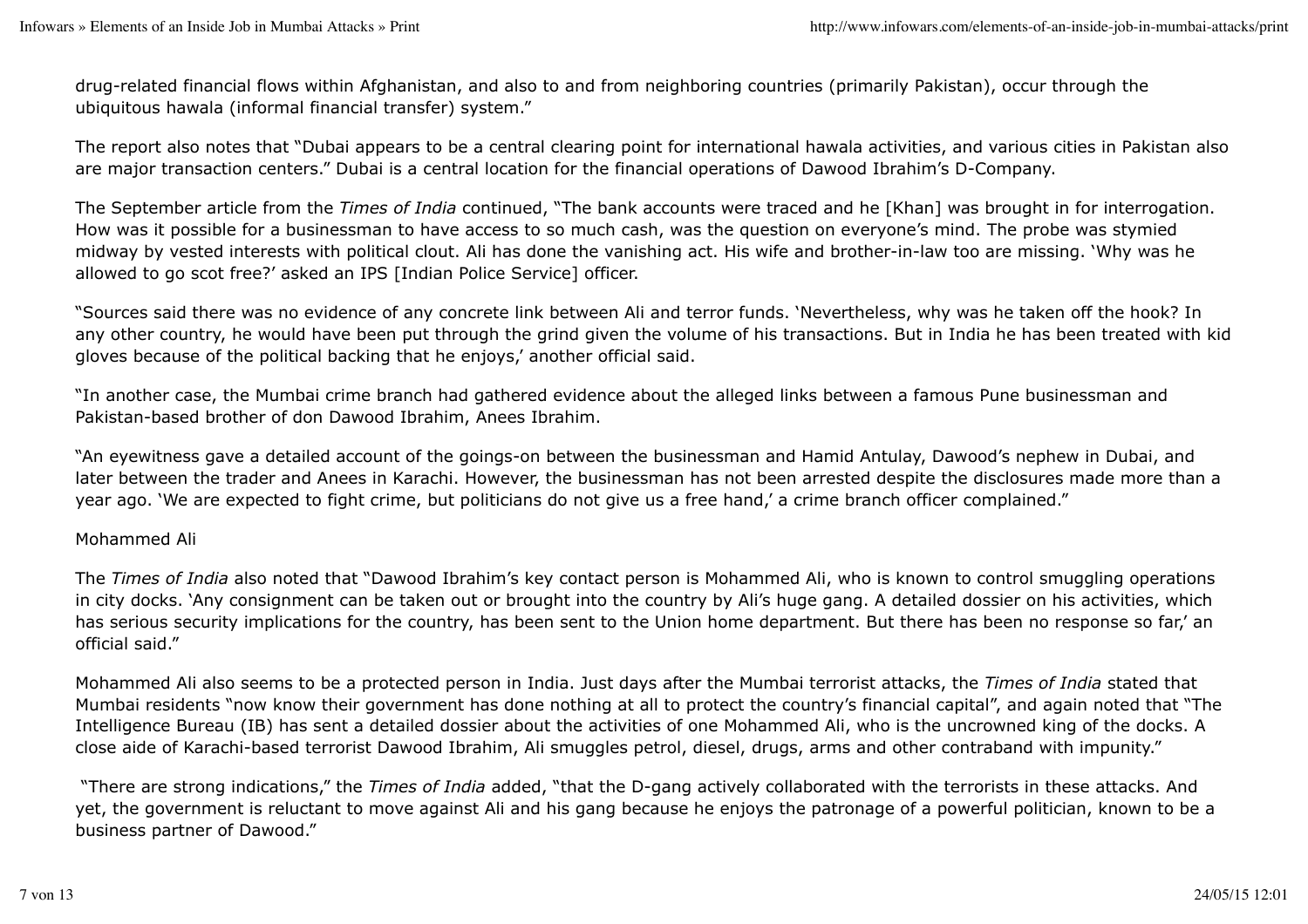The article adds, however, that "Any terror operations needs vast funds, via the hawala route. But the authorities are still to crack down on hawala operators. Recently, they picked up Hasan Ali, a racehorse owner in Pune.

"A joint probe by the IB [Intelligence Bureau], enforcement directorate [ED] and directorate of revenue intelligence revealed that Hasan Ali had handled hawala transactions worth a whopping Rs 35,000 crore, much of it belonging to two Maharashtra politicians."

A police officer told the *Times of India* at the time, before his recent arrest and while he was still missing, "I will not be surprised if Hasan Ali has been done away with. He is the man who knows too much."

Hemant Karkare and False Flag Terror

Maharashtra Anti Terrorism Squad (ATS) chief Hemant Karkare, who also formerly an officer in India's Research Analysis Wing (RAW) intelligence agency, had been in the spotlight for leading the investigation into a series of bombings in the town of Malegaon that was originally blamed on Pakistani-based Muslim terrorists. But Karkare's probe revealed that the perpetrators were in fact Hindu extremists. Included in the arrests was a serving army officer, Lt. Col. Prasad Shrikant Purohit.

The revelations of false-flag terrorism being carried out by home-grown elements sent shock waves through the political establishment.

As the *Independent* reported on November 23, just days before the attacks on Mumbai, "Bomb attacks are not uncommon in India – there has been a flurry in recent months – but police usually blame them on Muslim extremists, often said to have links to militant groups based in either Pakistan or Bangladesh. As a result, the recent cracking of the alleged Hindu cell has forced India to face some difficult issues. A country that prides itself on purported religious and cultural toleration – an ambition that in reality often falls short – has been made to ask itself how this cell could operate for so long. India's military, which prides itself on its professionalism, has been forced to order an embarrassing inquiry.

"The near-daily drip of revelations from police has also caused red faces for India's main political opposition, the Hindu nationalist Bharatiya Janata Party (BJP), ahead of state polls and a general election scheduled for early next year. The BJP and its prime ministerial candidate, Lal Krishna Advani, have long accused the Congress Party-led government of being soft on terrorism that involved Muslims. However, the BJP has refused to call for a clampdown on Hindu groups, and last week Mr Advani even criticized the police over the way they questioned one of the alleged cell members…"

Karkare was put under immense political pressure and was heavily criticized by Hindutva (Hindu nationalist) leaders and members of the BJP. He had received a number of death threats as a result of his investigation, including a threatening call just one day prior to the attacks in Mumbai last month.

Karkare was killed during those attacks. Rumors with far-reaching implications began to spread immediately that he had been deliberately targeted.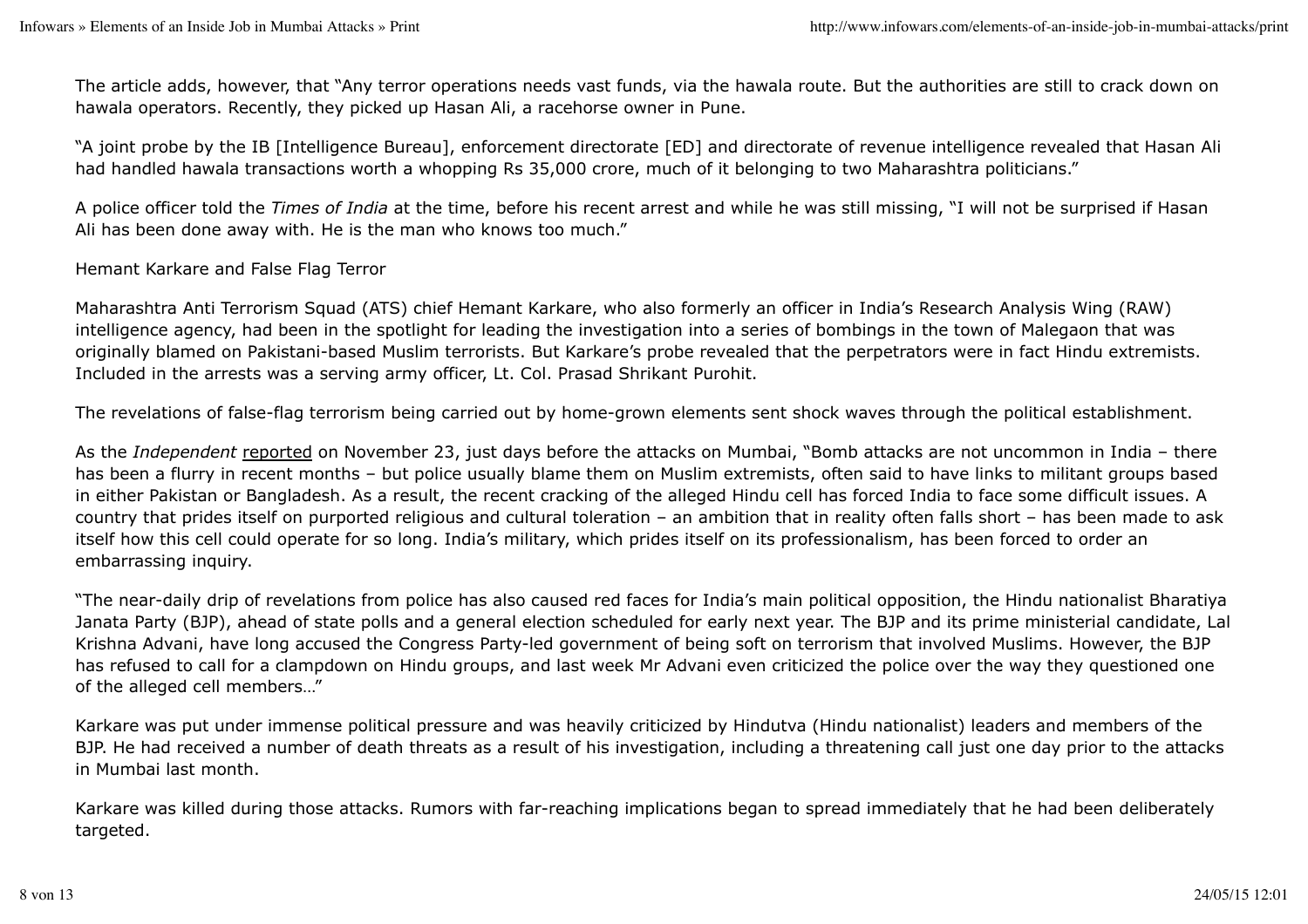Images of Karkare putting on an ill-fitted bullet proof vest just before his death were widely shown on Indian television. *Indian Express* noted, "His last visuals as seen on TV showed him working with his men near the VT station [Victoria Terminus, the former name of the Chatrapati Shivaji central train station], the target of one of the attacks, although it is perplexing at this point in time why such a senior officer ended up getting exposed to a brazen terrorist attack. Initially, he was shown wearing a shoddy helmet normally seen used by constables during riots. A little later, a policeman lowers a flimsy bulletproof vest over his shoulders, one that was obviously of little protection when those fatal shots were fired at him."

According to the Pakistan *Daily Mail*, Karkare and several of his colleagues "had received information that their colleague Sadanand Dutt had been injured in the gunfire at the Cama and Albless Hospital for women and children." As they were driving their truck to the scene, according to the only police officer to survive that attack, Arun Jadhav, "two terrorists stepped out from behind a tree and opened fire with automatic rifles".

The *Daily Mail* article implicated Hindutva elements and Indian intelligence in terrorist attacks, stating that Bal Thakeray, the leader of Shiv Sena, a Hindu nationalist party, has "publicly pronounced in the past to setup Hindu suicide squads to target Muslims in India and Pakistan", and claiming that "The terrorist activities and training needs of these groups are closely coordinated by the Indian intelligence agencies, particularly RAW", which "trained the Tamil separatists groups of Sri Lanka such as the Liberation Tigers of Tamil Elam (LTTE) to start [a] militant secessionist movement based on terrorism in the Sri Lanka's Jaffna peninsula."

A government investigation into the assassination of Prime Minister Rajiv Gandhi, the Jain Commission, in fact confirmed that "The LTTE was getting its supplies, including arms, ammunition, explosives, fuel and other essential items for its war in northern Sri Lanka against the Indian Peace Keeping Force from Tamil Nadu. That too with the support of the Tamil Nadu government and the connivance of the law enforcement authorities."

As noted previously, the investigation found that Adnan Khoshoggi had dealt arms to the LTTE. The commission's report also noted that LTTE's involvement in arms smuggling and other illicit activities "were tolerated" and that a number of murders demonstrated the "impunity with which the LTTE could operate in India."

Earlier this week, Amin Solkar, a lawyer in Mumbai, pressed the High Court to launch an independent investigation into the circumstances under which Karkare was killed. According to *India Today*, "The Muslims in Malegaon have always claimed Karkare was killed by Hindutva militants and not by Qasab."

"Qasab" is an alternate spelling for "Kasab", a reference to Azam Amir Kasab, the only terrorist from last month's attacks to be captured alive. A transcript of his confession to interrogators was leaked to the media and contains the following statements: "When we were coming out of the hospital premises, we suddenly saw one police vehicle passing in front of us. Therefore, we took shelter behind a bush.

"Another vehicle passed in front of us and stopped at some distance. One police officer got down from the said vehicle and started firing at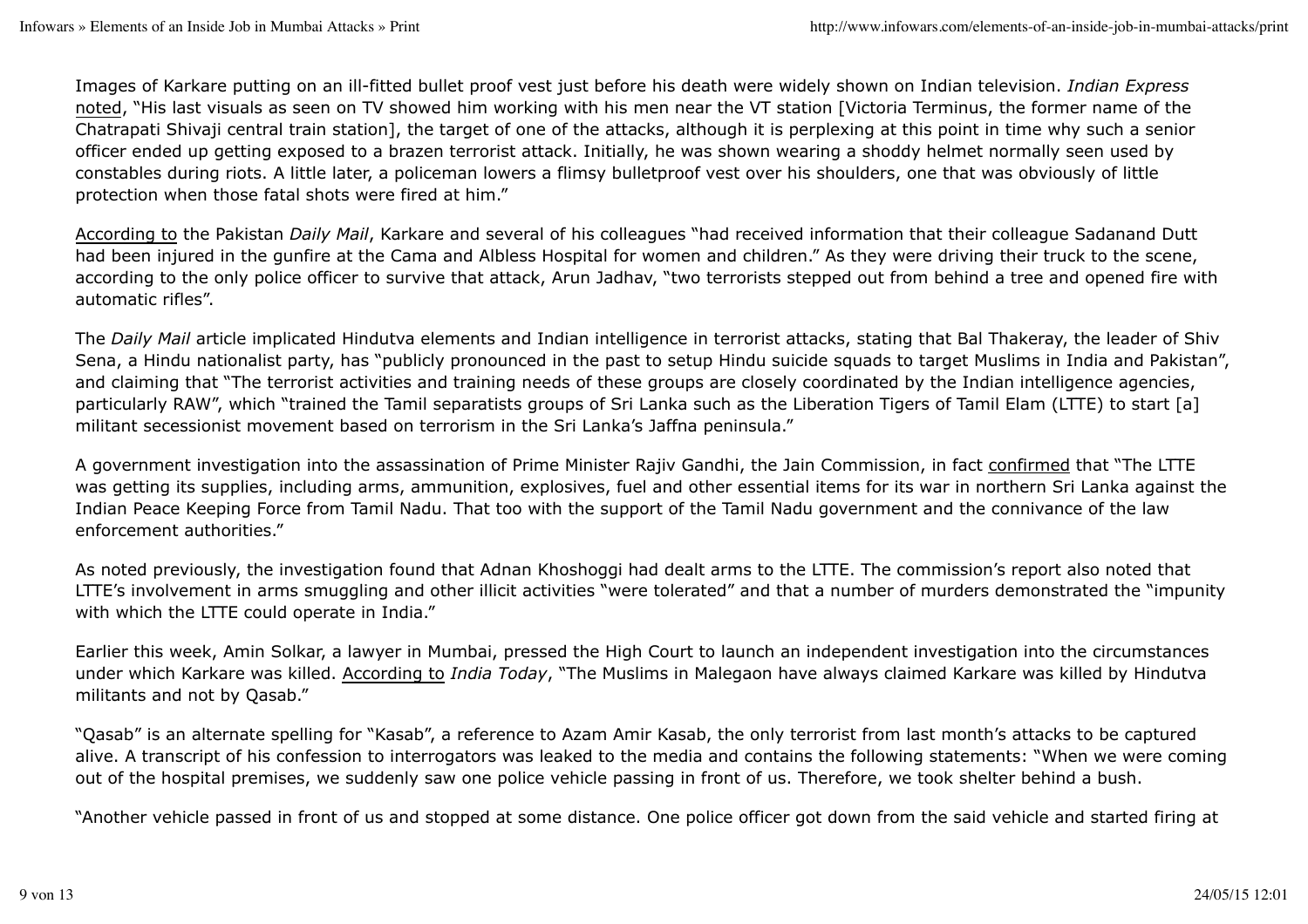us. One bullet hit my hand and my AK-47 dropped down. I bent to pick it up when second bullet hit me on the same hand. I got injured. Ismail opened fire at the officers who were in said vehicle. They got injured and firing from their side stopped." Kasab and his companion, Ismail, then removed the bodies of three dead officers and apprehended the vehicle.

Assuming this incident is the one in which Karakare and his colleagues were killed, this characterization of events seems to cast doubt on the theory that the officials were deliberately targeted for assassination, set up and ambushed. But the Joint Commissioner of Police Rakesh Maria, who is in charge of the investigation into the attacks, Rakesh Maria, has rejected the authenticity of the confession document.

Pakistan's *The News* reported earlier this week that "A Pakistani lawyer C M Farooque claimed that many people, including Ajmal Kasab, were arrested before 2006 from Kathmandu by the Indian agencies with the help of Nepalese forces." Farooque said he was contacted by Kasab's parents and had filed a petition with the Nepalese Supreme Court with regard to the disappeared individuals last February. "The people arrested in Nepal," the report added, "had gone there on legal visa for business but Indian agencies were in the habit of capturing Pakistanis from Nepal and afterwards implicated them in the Mumbai-like incidents to malign Pakistan."

Kasab is from the Punjab province of Pakistan. Rakesh Maria said last week that "He expressed his desire to write a letter to his parents. He wants to write the letter saying he was misled by the group."

More questions about the death of Hemant Karkare were raised this week by Union Minority Affairs Minister A. R. Antulay, who also implied that he may have been deliberately targeted with the involvement of others. "Superficially speaking they [the terrorists] had no reason to kill Karkare. Whether he was a victim of terrorism or terrorism plus something I do not know," he told reporters.

"Karkare found that there are non-Muslims involved in the acts [of] terrorism during his investigations in some cases. Any person going to the roots of terror has always been the target." He added that "There is more than what meets the eye" with regard to Karkare's killing.

After coming under fire for his remarks, he responded by asking, "How come instead of going to Hotel Taj or Oberai or even the Nariman House, he went to such a place where there was nothing compared to what happened in the three places?" He asked, "Why all the three (Hemant Karakre, Vijay Salaskar and Ashok Kamte) went together. It is beyond my comprehension."

He later defended his remarks further, asking, "Who had sent them to Cama Hospital? What were they told that made them leave for the same spot in the same vehicle?" He added, "I repeat what I had said. I had not said who had killed them but only questioned who had sent them there in that direction."

Rajiv Pratap Rudy, spokesman for the BJP party called the remarks "obnoxious" and called for a "clarification from the Prime Minister" whether this was a private view or one held by his government. Congress spokesman Abhishek Singhvi said, "we do not accept the innuendo and the aspersions cast" by Antulay's remarks. "This should be the end of the matter. The Congress does not agree with Antulay's statement."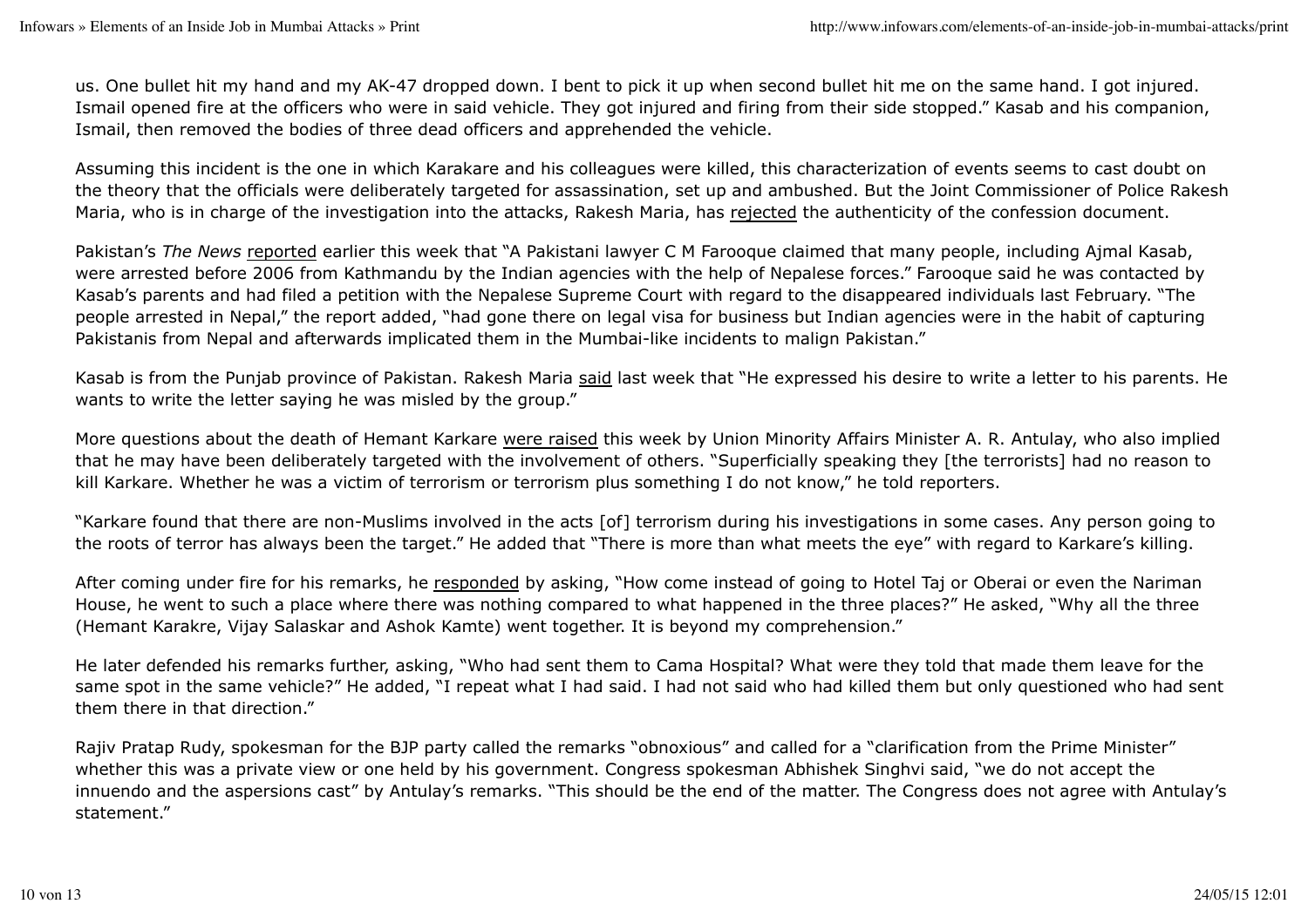Others were more inclined to take the remarks seriously. Union Minister Vilas Paswan noted that Antulay was from Maharashtra and suggested he must therefore have "more information".

Vijay Salaskar, who, as previously noted, was killed along with Karkare, "had closely investigated the entrenched links between a prominent gutka [a betel-nut and tobacco based product] manufacturer and the Dawood gang," *The Times of India* reported in an editorial piece. "He had unearthed a mass of evidence about the manufacturer's visit to Dubai, where he met Hamid Antulay, a nephew of Dawood, and then went on a false Pakistani passport to Karachi where he met the don and his brother Anees. The purpose of the visit was to settle a business dispute with a rival.

"Salaskar found out that the manufacturer was Dawood's partner in the gutka business, alongside a leading politician who dabbles in real estate development. Despite Salaskar's best efforts, he was never allowed even to summon the manufacturer for questioning."

The editorial continued, "The details of Dawood's vast business transactions and the man fronting it are available with the Central government. But there is inaction. Is it any wonder the security agencies are deeply cynical about enforcing law and order and protecting the country? Is it any wonder the people are enraged?"

On December 6, Maharashtra's former revenue minister Narayan Rane alleged in a press conference that the terrorists who had attacked Mumbai the week before received "logistical and financial" support from a number of politicians. According to the *Press Trust of India*, Rane also alleged that former chief minister Vilasrao Deshmukh had links with a person connected with fugitive gangster Dawood Ibrahim."

Indians Arrested in Connection with Attacks

Two Indians were also arrested in connection with the recent Mumbai attacks. One of the men, Tauseef Rahman, reportedly bought SIM cards that were used by the terrorists, which were purchased in Calcutta according to a report from the *Associated Press*. The other, Mukhtar Ahmed, was an undercover operative of for a special counter-insurgency unit of the Calcutta police force.

Another Indian citizen, Faheem Ansari, was arrested in February and is now being questioned about his possible involvement. According to the AP, he was found "carrying hand-drawn sketches of hotels, the train terminal and other sites that were later attacked". According to lead investigator Rakesh Maria, "Ansari was trained by Lashkar and sent to do reconnaissance."

India's top law enforcement official, Home Minister Palaniappan Chidambaram, apologized for failing to stop the attacks, saying "There have been lapses. I would be less than truthful if I said there had been no lapses."

In fact, as previously reported by *Foreign Policy Journal*, Indian intelligence had numerous warnings of an imminent attack, both from its own sources and from the US. The warnings were specific, including that it would come from the sea. Mumbai, and even the Taj Mahal hotel, were identified as specific targets.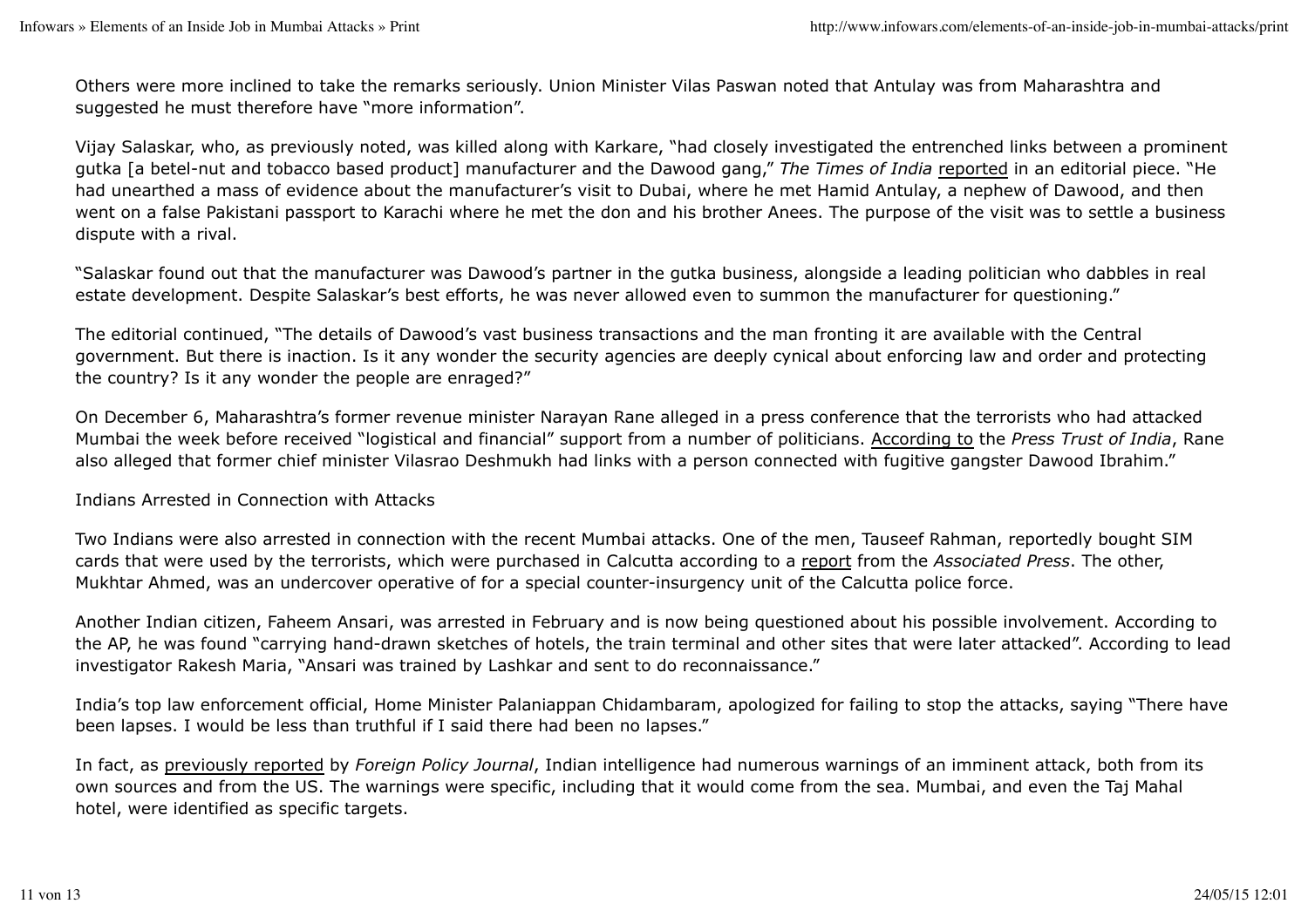Additionally, Rakesh Maria said his investigation was looking into the possible involvement of Riyaz Bhatkal, the leader of the Indian Mujahideen (IM), in the attacks. "We are looking at various possibilities about who could have provided vital local support and intelligence. Bhatkal being a local person is known to have links with terror outfits."

In October, *Indian Express* reported that Bhatkal and a terrorist named "Shahrukh" might be the same individual. "Sources said that since his name was linked to the 1993 Mumbai blasts, Bhatkal may have used the name Shahrukh to protect his identity," the newspaper said. One official said, "For the 1993 blasts, he arranged money from Pakistan through hawala channels. But he could not be arrested." In addition, "Officials also suspect an underworld link to the blasts. 'Since Bhatkal's name came up in the Mumbai blasts, it is evident that he is an important financial link for the underworld,' said a source."

## Whitewash of the Attacks

*Foreign Policy Journal* previously reported on indications that the role of Dawood Ibrahim and his network of organized crime in the attacks in Mumbai last month is being downplayed by both Pakistan and the US and assessed that this was "possibly the result of a deal taking place behind the scenes between the governments of the US, Pakistan, and India, to have others involved in the Mumbai attacks turned over while quietly diverting attention from a man who some say could reveal embarrassing secrets about the CIA's involvement in criminal enterprises."

What's clear now, as further developments have come to light, is that there are also elements within India, both in the criminal underworld and the government, that are perfectly willing to see the role in the Mumbai attacks of an even larger shadowy international criminal network whitewashed; a network with links to numerous moneyed interests, including trafficking in drugs and arms, and to numerous intelligence agencies, including the ISI, the CIA, and India's own RAW.

While Dawood Ibrahim is officially a wanted man in the US and India, and is on Interpol's wanted list, the evidence emerging from last month's terrorist attacks in Mumbai is yet another indication that what is commonly referred to as a "shadow government" or "deep state" extending well beyond national boundaries is really pulling the strings behind the scenes in countries around the world, while the public–such as the residents of Mumbai–and well-intentioned individuals within their democratically-elected governments are left paying the price, often in blood.

Related Articles:

Role of Alleged CIA Asset in Mumbai Attacks Being Downplayed

The Mumbai Attacks: More Than Meets the Eye

New York Times Misleads on Taliban Role in Opium Trade